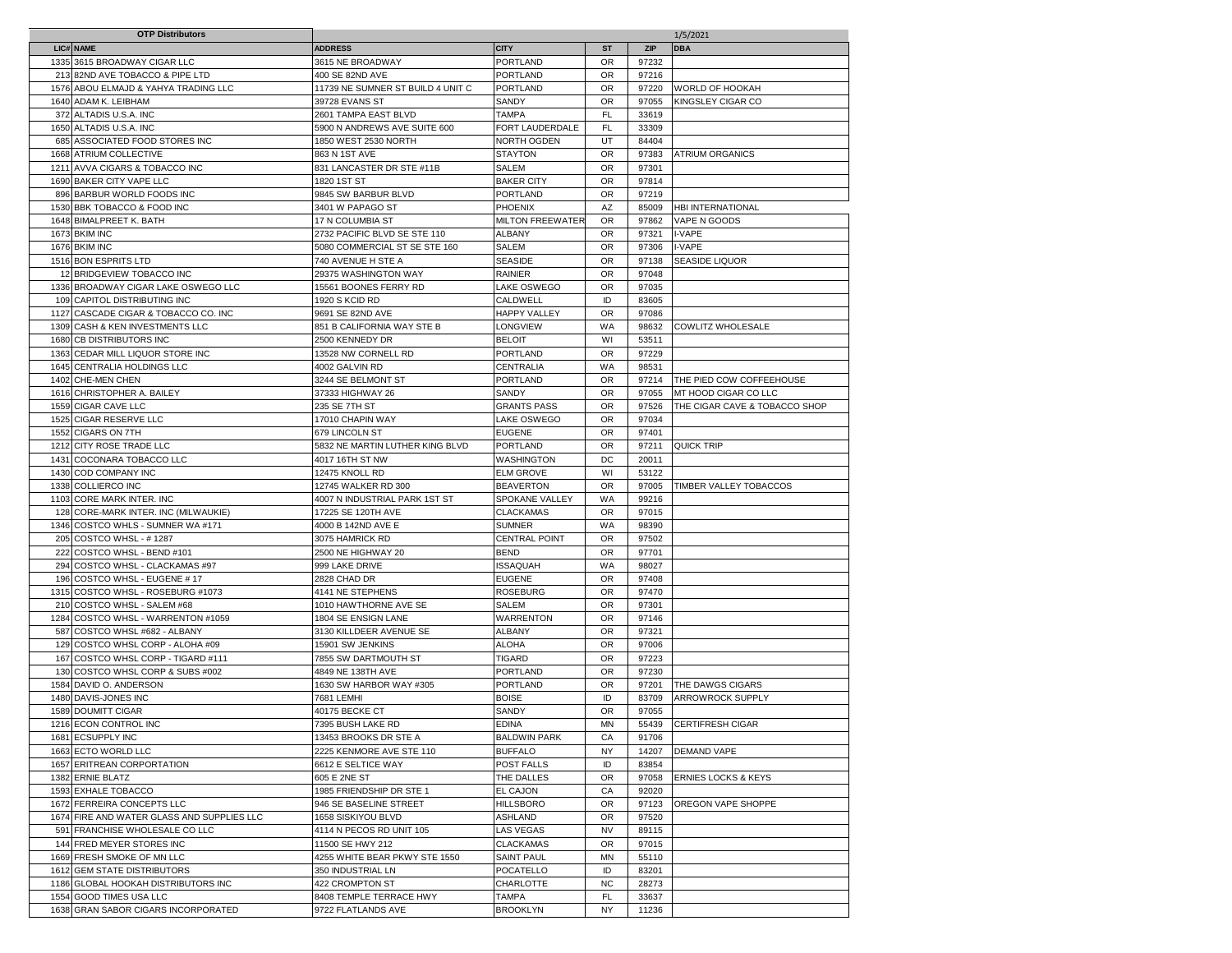|      | 1261 HARBOR WHSL GROCERY INC                              | 1601 AUSTIN RD                              | <b>ROSEBURG</b>                   | <b>OR</b> | 97470          |                                                           |
|------|-----------------------------------------------------------|---------------------------------------------|-----------------------------------|-----------|----------------|-----------------------------------------------------------|
|      | 1347 HARBOR WHSL GROCERY INC                              | 3901 HOGUM BAY RD NE                        | LACEY                             | WA        | 98516          |                                                           |
|      | 1331 HAROLD LEVINSON ASSOCIATES INC                       | 21 BANFI PLAZA N                            | FARMINGDALE                       | <b>NY</b> | 11735          |                                                           |
|      | 988 HEAD EAST INC                                         | 13250 SE DIVISION ST                        | PORTLAND                          | OR        | 97236          |                                                           |
|      | 1689 HENRY'S VAPE INC                                     | 4450 SW HALL BLVD                           | <b>BEAVERTON</b>                  | <b>OR</b> | 97005          |                                                           |
|      | 1677 HIGH MOUNTAIN MIST LLC                               | 804 NE 3RD ST                               | <b>BEND</b>                       | <b>OR</b> | 97701          |                                                           |
|      | 1339 HUNKY DORY PIPES & TOBACCO CO                        | 271 W 7TH AVE                               | <b>EUGENE</b>                     | <b>OR</b> | 97401          |                                                           |
|      | 1653 HUSTLEVAN LLC                                        | 650 N EAST HOLLADAY ST STE 1600             | <b>PORTLAND</b>                   | <b>OR</b> | 97232          |                                                           |
|      | 1683 INHALE EXHALE SMOKE SHOP INC                         | 907 SW HIGHLAND AVE                         | <b>REDMOND</b>                    | 0R        | 97756          |                                                           |
|      | 1546 J & K DISTRIBUTORS                                   | 15618 GRAHAM ST                             | <b>HUNTINGTON BEACH</b>           | CA        | 92649          | K & B CIGARS                                              |
|      | 1588 JEFFERY P. BALL                                      | 1040 SE HAWTHORNE BLVD BLDG 1040            | <b>PORTLAND</b>                   | <b>OR</b> | 97214          | 11TH AVE LIQUOR                                           |
|      | 1526 JMG INTERNATIONAL INC                                | 1440 KOLL CIRCLE #104                       | SAN JOSE                          | CA        | 95112          |                                                           |
|      | 534 JOE A VALLS INC                                       | 29955 SW BOONES FERRY RD                    | WILSONVILLE                       | <b>OR</b> | 97070          | <b>WILSONVILLE LIQUOR</b>                                 |
|      | <b>JOHN HOPF</b>                                          | 880 BIDDLE RD                               |                                   |           |                | MAGIC MAN COSTUME & FUN SHOP                              |
| 1257 |                                                           |                                             | MEDFORD                           | <b>OR</b> | 97504          |                                                           |
|      | 1687 JUUL LABS, INC.                                      | 6825 ENTERPRISE DR                          | LOUISVILLE                        | KY        | 40214          |                                                           |
|      | 1250 KARIMI ENTERPRISES LLC                               | 644 N STATE ST                              | LAKE OSWEGO                       | <b>OR</b> | 97034          | LAKE OSWEGO LIQUOR & SMOKE SHOP                           |
|      | 1571 KERBY MART LLC                                       | 16261 HIGHWAY 101 S STE 12                  | <b>BROOKINGS</b>                  | OR        | 97415          | HARBOR TOBACCO                                            |
|      | 1390 KHALIL & SONS INC                                    | 2240 SW 3RD ST                              | <b>CORVALLIS</b>                  | <b>OR</b> | 97333          | BAZAAR INTERNATIONAL MARKET                               |
|      | 1651 KINGDOM TOBACCO LLC                                  | 50 S HAVANA ST STE 509F                     | <b>AURORA</b>                     | CO        | 80012          |                                                           |
|      | 1306 KLAMATH COUNTY TOBACCO & CANDY INC                   | 3009 MAYWOOD DR                             | <b>KLAMATH FALLS</b>              | <b>OR</b> | 97603          | RICK'S SMOKE SHOP                                         |
|      | 1219 KRETEK INTERNATIONAL INC                             | 5449 ENDEAVOUR CT                           | <b>MOORPARK</b>                   | CA        | 93021          |                                                           |
|      | 1684 KYLE BITTICK                                         | 390 COBURG RD STE G                         | <b>EUGENE</b>                     | <b>OR</b> | 97401          | NORTHWEST PREMIER WHOLESALE                               |
|      | 1615 LITTLE BROWN SMOKE SHACK INC                         | 3201 GOODMAN RD                             | YAKIMA                            | WA        | 98903          | LIL BROWN SMOKE SHACK                                     |
|      | 945 M L BENSON INC                                        | 38755 PIONEER BLVD                          | SANDY                             | <b>OR</b> | 97055          | SANDY LIQUOR STORE                                        |
|      | 117 MCLANE COMPANY INC & SUBS                             | 9611 45TH AVE SW BLDG 4                     | <b>TACOMA</b>                     | WA        | 98499          | MCLANE NORTHWEST                                          |
|      | 1440 MCLANE SUNEAST INC                                   | 3876 E CHILDS AVE                           | MERCED                            | CA        | 95341          | <b>MCLANE PACIFIC</b>                                     |
|      | 1594 MEDWAKH.COM INC                                      | 321 NE INDUSTRIAL LN                        | LAWRENCE                          | KS        | 66044          |                                                           |
|      | 1391 MELLOW MOOD INC                                      | 4119 HAWTHORNE BLVD                         | PORTLAND                          | <b>OR</b> | 97214          | MELLOW MOOD PIPE AND TOBACCO INC                          |
|      | 1636 MERRYMED INC                                         | 1040 NW NOBLE DR                            | ESTACADA                          | <b>OR</b> | 97023          | <b>GOLDEN MED</b>                                         |
|      | 1618 METRO 1 WHOLESALE                                    | 8105 SE DUKE ST                             | <b>PORTLAND</b>                   | <b>OR</b> | 97206          |                                                           |
|      | 1622 MIAMI CIGAR AND COMPANY                              | 2533 NW 74TH AVE                            | MIAMI                             | FL        | 33122          |                                                           |
|      | 826 MINI PET MART #17                                     | 2820 NE STEPHENS                            | <b>ROSEBURG</b>                   | <b>OR</b> | 97470          |                                                           |
|      | 822 MINI PET MART INC                                     | 1024 SE M ST                                | <b>GRANTS PASS</b>                | <b>OR</b> | 97526          | <b>M ST MARKET</b>                                        |
|      | 820 MINI PET MART INC - WAREHOUSE                         |                                             |                                   | <b>OR</b> | 97526          |                                                           |
|      | 817 MINI PET MART INC #1                                  | 1060 SE M ST<br>876 NW 6TH ST               | GRANTS PASS<br><b>GRANTS PASS</b> | OR        | 97526          |                                                           |
|      |                                                           |                                             |                                   |           | 97402          |                                                           |
|      | 840 MINI PET MART INC #10                                 | 974 W 6TH                                   | <b>EUGENE</b>                     | <b>OR</b> |                |                                                           |
|      | 838 MINI PET MART INC #11                                 | 2295 W MAIN                                 | MEDFORD                           | <b>OR</b> | 97501          | NEW AND SMOKE SHOP                                        |
|      | 836 MINI PET MART INC #12                                 | 1999 MAIN ST                                | SPRINGFIELD                       | <b>OR</b> | 97477          |                                                           |
| 1531 | MINI PET MART INC #13                                     | 2139 NE 3RD ST                              | <b>BEND</b>                       | <b>OR</b> | 97701          | NEWS AND SMOKE SHOP                                       |
|      | 832 MINI PET MART INC #14                                 | 2775 RIVER RD                               | <b>EUGENE</b>                     | <b>OR</b> | 97404          |                                                           |
|      | 830 MINI PET MART INC #15                                 | 1175 COURT ST                               | MEDFORD                           | <b>OR</b> | 97501          | NEWS AND SMOKE SHOP                                       |
|      | 828 MINI PET MART INC #16                                 | 2636 WILLAMETTE                             | <b>EUGENE</b>                     | <b>OR</b> | 97405          |                                                           |
|      | 824 MINI PET MART INC #18                                 | 250 NE GREENWOOD AVE                        | <b>BEND</b>                       | <b>OR</b> | 97701          |                                                           |
|      | 850 MINI PET MART INC #2                                  | 1072 ROGUE RIVER HWY                        | <b>GRANTS PASS</b>                | <b>OR</b> | 97526          |                                                           |
|      | 848 MINI PET MART INC #4                                  | 1081 STEWART AVE                            | MEDFORD                           | <b>OR</b> | 97501          |                                                           |
|      | 1586 MINI PET MART INC #6                                 | 1569 NE 6TH ST                              | <b>GRANTS PASS</b>                | <b>OR</b> | 97526          | <b>NEWS AND SMOKE</b>                                     |
|      | 846 MINI PET MART INC #7                                  | 1100 CRATER LAKE AVE                        | MEDFORD                           | <b>OR</b> | 97504          |                                                           |
|      | 844 MINI PET MART INC #8                                  | 259 C BARNETT RD                            | MEDFORD                           | <b>OR</b> | 97501          | NEWS AND SMOKE SHOP                                       |
|      | 842 MINI PET MART INC #9                                  | 457 GARDEN VALLEY BLVD                      | ROSEBURG                          | <b>OR</b> | 97470          | NEWS AND SMOKE SHOP                                       |
|      | 1688 MW SALES INCORPORATED                                | 11829 NE SANDY BLVD                         | PORTLAND                          | <b>OR</b> | 97220          | <b>MWS DISTRIBUTOR</b>                                    |
| 1111 | NAT SHERMAND INTER. INC                                   | 7615 BOEING DR                              | GREENSBORO                        | <b>NC</b> | 27409          |                                                           |
|      | 1329 NATIONAL TOBACCO FINANCE CORP GEN PTNR               | 5201 INTERCHANGE WAY                        | LOUISVILLE                        | KY        |                | 40212 NATIONAL TOBACCO CO LP                              |
|      | 1675 NEWBERG VAPORS LLC                                   | 105 N MERIDIAN ST                           | <b>NEWBERG</b>                    | OR        |                | 97132 NEWBERG VAPORS                                      |
|      | 672 NORTH IDAHO DISTRIBUTING INC                          | 651 W DALTON AVE                            | COEUR D ALENE                     | ID        | 83815          | DOYLES WHOLESALE                                          |
|      | 1621 NORTH IDAHO DISTRIBUTING INC                         | 12402 SE JENNIFER ST STE 160                | <b>CLACKAMAS</b>                  | <b>OR</b> | 97015          | <b>A&amp;S MARKETING</b>                                  |
|      | 1566 NORTHWEST FRESH SEAFOOD CO LLC                       | 611 N MAIN ST                               | NEWBERG                           | <b>OR</b> | 97132          |                                                           |
|      | 1627 NW SPECIALTY MARKETING                               | 4817 MONARCHY DR NE                         | SALEM                             | <b>OR</b> | 97301          | A CIGAR GUY                                               |
|      | 1642 OGLESBY DISTRIBUTION COMPANY LLC                     | 501 MALLICK RD                              | <b>OGLESBY</b>                    | IL        | 61348          |                                                           |
|      | 974 OREGON CIGARS & CIGARETTES LLC                        |                                             | CANYONVILLE                       | 0R        | 97417          |                                                           |
|      | 1699 PANGEA ENTERPRISES LLC                               | 134 SOUTH MAIN STE B<br>2664 RIVER RD STE B | <b>EUGENE</b>                     | OR        | 97404          | CANYONVILLE CIGARS & CIGARETTES<br>SANTA CLARA SMOKE SHOP |
|      |                                                           |                                             |                                   |           |                |                                                           |
|      | 1450 PATRICIA A COLLINS                                   | 4760 N LOMBARD ST                           | PORTLAND                          | OR        | 97203          | PYPES PALACE                                              |
|      | 1560 PAUL'S TRADING COMPANY                               | 1333 N HAYDEN ISLAND DR                     | PORTLAND                          | <b>OR</b> | 97217          |                                                           |
|      | 1226 PAULS TRADING COMPANY INC (347)                      | 10425 BEAVERTON HILLSDALE HWY               | <b>BEAVERTON</b>                  | OR        | 97005          | PAULS TOBACCO WORLD                                       |
|      | 1659 PDX TRADES                                           | 15922 NW BAUMAN ST APT 304                  | PORTLAND                          | <b>OR</b> | 97229          | PIPES & TOBACCO                                           |
|      | 1193 PEARL SPECIALTY MARKET & SPIRITS LLC                 | 900 NW LOVEJOY # 140                        | PORTLAND                          | OR        | 97209          |                                                           |
|      |                                                           |                                             |                                   |           |                |                                                           |
|      | 624 PENDLETON MIXER & CIGAR INC<br>604 QUALITY SOUNDS INC | 237 SW EMIGRANT<br>718 SW OUTPOST PL        | PENDLETON<br>MADRAS               | OR<br>OR  | 97801<br>97741 | <b>OUTPOST</b>                                            |